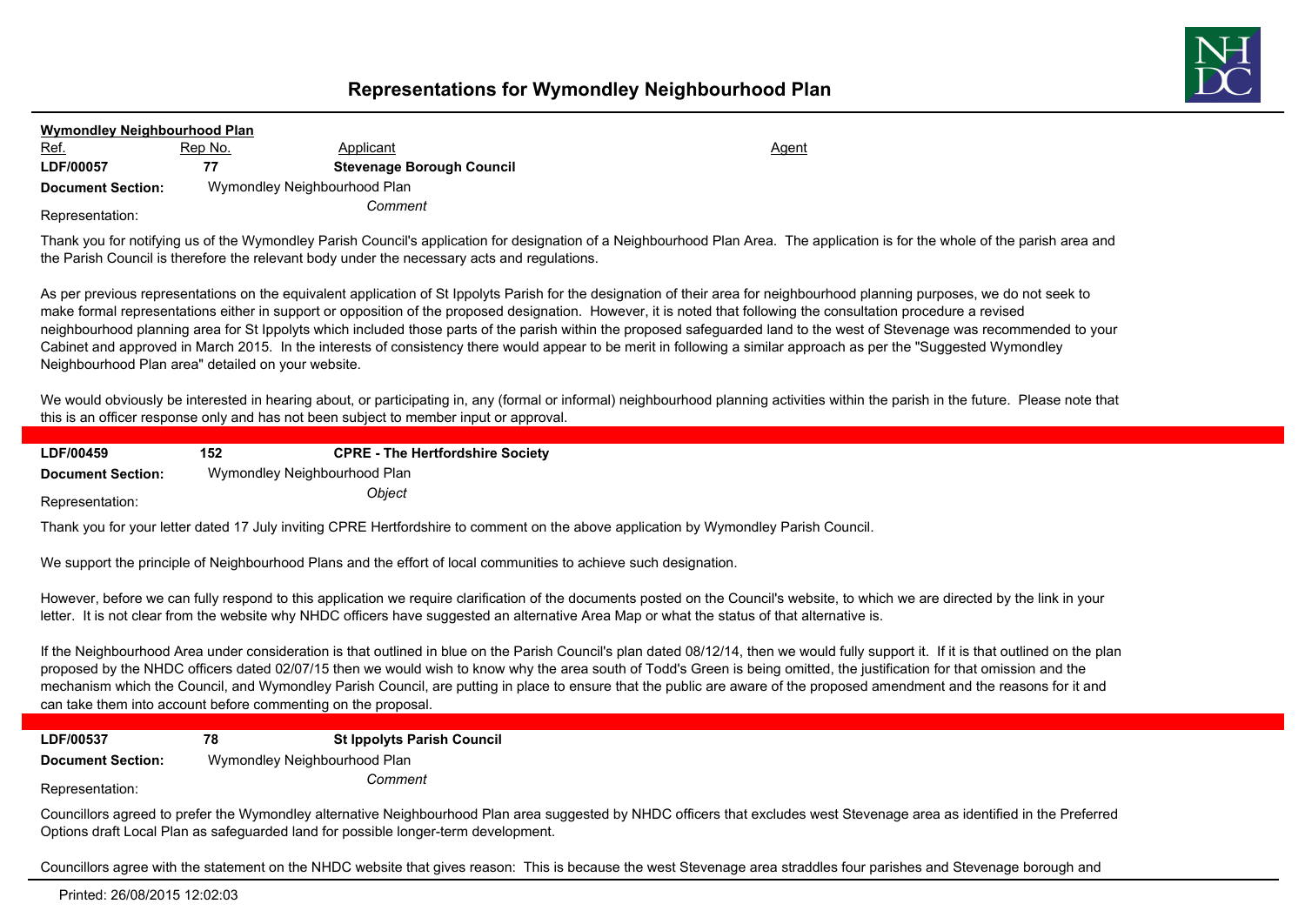

| Ref.<br>future.                                                                                                                                                                                                                                                                                                                                                                                           | Rep No.<br>Applicant                                                                                                                          | <b>Agent</b><br>having different neighbourhood plans applying to different parts of the same site may cause complications if the land does come forward for development at some point in                                                                                                     |  |
|-----------------------------------------------------------------------------------------------------------------------------------------------------------------------------------------------------------------------------------------------------------------------------------------------------------------------------------------------------------------------------------------------------------|-----------------------------------------------------------------------------------------------------------------------------------------------|----------------------------------------------------------------------------------------------------------------------------------------------------------------------------------------------------------------------------------------------------------------------------------------------|--|
| LDF/01005<br><b>Document Section:</b><br>Representation:                                                                                                                                                                                                                                                                                                                                                  | $\overline{7}$<br><b>Beatham</b><br>Wymondley Neighbourhood Plan<br>Support                                                                   | I welcome the proposed plan encompassing Todds Green. I have a particular interest in plot 123, which is in the built core, as identified in the North Herts Local Plan.<br>I hope this will remove the washing over of the Hamlet by the Green Belt, and allow the development of the plot. |  |
| LDF/01244<br><b>Document Section:</b><br>Representation:<br>Neighbourhood Plan should cover this area.                                                                                                                                                                                                                                                                                                    | 24<br><b>Howard</b><br>Wymondley Neighbourhood Plan<br>Object                                                                                 | I object to the removal of the etched area west of Stevenage from the Wymondley Parish boundary. This area is a part of the Wymondley Parish and the Wymondley                                                                                                                               |  |
| LDF/03746<br><b>Document Section:</b><br>Representation:                                                                                                                                                                                                                                                                                                                                                  | $\mathbf 1$<br><b>David Ames Associates</b><br>Wymondley Neighbourhood Plan<br>Comment<br>Thank you for the consultation regarding the above. |                                                                                                                                                                                                                                                                                              |  |
| I will liaise with my colleagues internally regarding the consultation and come back with some comments.<br>However, for the avoidance of doubt the Plan area does include land under our freehold ownership.                                                                                                                                                                                             |                                                                                                                                               |                                                                                                                                                                                                                                                                                              |  |
| LDF/04752                                                                                                                                                                                                                                                                                                                                                                                                 | 81<br>Planning                                                                                                                                | 'Hertfordshire County Council - Spatial and Land Use                                                                                                                                                                                                                                         |  |
| <b>Document Section:</b><br>Representation:                                                                                                                                                                                                                                                                                                                                                               | Wymondley Neighbourhood Plan<br>Comment                                                                                                       |                                                                                                                                                                                                                                                                                              |  |
| I am writing in response to Wymondley Parish Council's application for the designation of a Neighbourhood Plan Area and provide comments in relation to minerals and waste<br>planning matters. Whilst I note that there is an officer suggested plan to exclude the southern tip which falls within the west of Stevenage area, I shall comment on the area as<br>being the whole civil parish boundary. |                                                                                                                                               |                                                                                                                                                                                                                                                                                              |  |

In terms of waster matters, the proposed Neighbourhood Plan Area is covered to the north by one of the County Council's areas of search for Local Authority Collected Waste Treatment and Transfer (Area of Search D), as shown in the Waste Core Strategy and Development Management Policies document, adopted 2012. This is one of the broad areas that have been designated for the provision of new appropriate and adequate Local Authority Collected waste management facilities.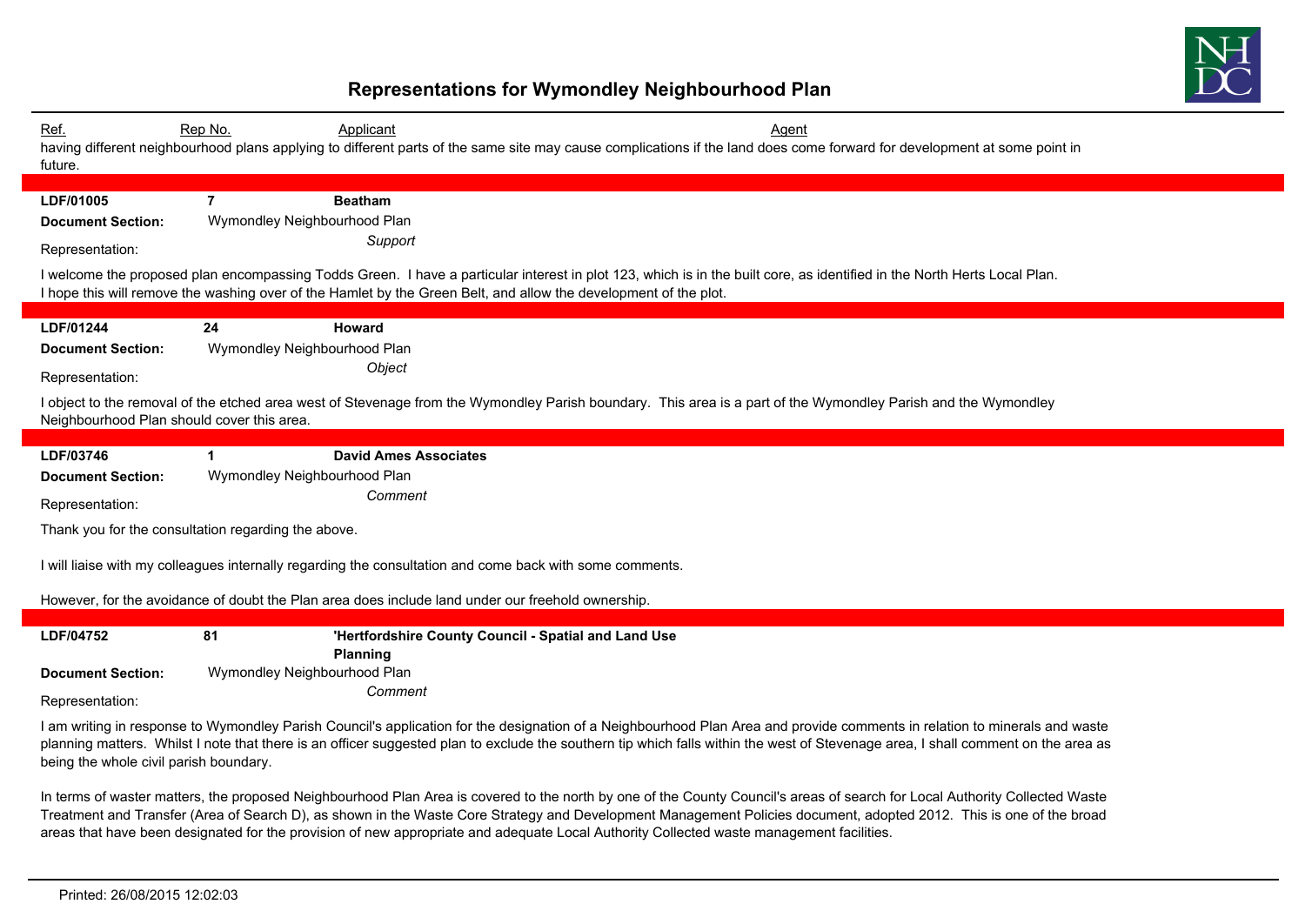

Ref. 6. Rep No. 6. Applicant Agent Agent Agent Agent Agent Agent Agent Agent Agent In addition the area includes a site of a previous waste facility at Bungalow Farm, located south east of Little Wymondley. Permission was granted in 1991 for the infilling of a disused chalk pit in connection with civil engineering works on the Little Wymondley bypass. In addition, permission was granted in 1991 for landscaping works utilising waste material from the construction of the Little Wymondley bypass.

There are two other waste facilities to be aware of which are located within close proximity of the Neighbourhood Plan Area. One site lies 73m north east of the Plan Area which operates as a waste management and transfer station as Brycelands Removals Ltd. Records show that the creation of a new waste management operation for waste transfer and recycling of commercial and industrial and construction and demolition wastes on this site, is awaiting the signing of a legal agreement before the granting of permission. The other site is the existing Ashbrook Sewage Treatment Works which is located 360m west of Plan Area boundary at Little Wymondley. These sites are safeguarded as waste facilities under policy 5: safeguarding of sites of the Waste Core Strategy and Development Management Policies document.

In terms of mineral matters, the proposed Neighbourhood Plan Area is not located within the sand and gravel belt and does not include a mineral resource block where there is potential for the extraction of mineral. The history of planning applications for mineral extraction in the area comprises Wymondley Pit which was permitted in 1949 for the extension of sand and gravel workings. This site was subsequently infilled with household waste under a planning permission in 1963.

Further details relating to previous planning applications can be provided should this be necessary.

It should be noted, when the Parish Council develops its vision and objectives for shaping development and growth within the neighbourhood, that minerals and waste matters will need to be taken into account as Minerals and Waste Local Plans form part of the Development Plan. New development and growth of an area results in the generation of waste and this will be an important aspect needing consideration in due course, in addition to the need to avoid the sterilisation of minerals, although this is not such an important issue for this Neighbourhood Plan Area.

The County Council would like to be consulted at future stages in the production of the Neighbourhood Plan.

| LDF/06351                | Rafferty                     |
|--------------------------|------------------------------|
| <b>Document Section:</b> | Wymondley Neighbourhood Plan |
| Representation:          | Object                       |

I object to the removal of the etched area west of Stevenage from Wymondley Parish boundary. This area is part of the Wymondley Parish and the Wymondley Neighbourhood Plan should cover this area.

| <b>LDF/06384</b>         | 6 | <b>Sunderland</b>            |
|--------------------------|---|------------------------------|
| <b>Document Section:</b> |   | Wymondley Neighbourhood Plan |
|                          |   | Object                       |

Representation:

I strongly support the WNP application for the area shown on the map it supplied.

I see no reason why the area indicated by NHDC in its response: south of Todds Green and west of the A1(M), should be excluded. Unless it is to facilitate Stevenage's future expansion across the 'natural barrier' of the A1(M).

It is Green Belt open farmland and is a 'lung' for the residents of North Hertfordshire, including Stevenage and should remain so.

I can see no advantage to the residents of Wymondley Parish, for whom its Neighbourhood Plan is being drawn up. Rather considerable disadvantages.

All the parishes in North Herts, not just Wymondley, will suffer from the consequences of 16,000-plus new houses (latest but probably not final figure) to be built as the latest NHDC Plan indicates. It is unlikely that the area's infrastructure will be improved to cater for the additional population. It certainly has not, to date. Adding the area NHDC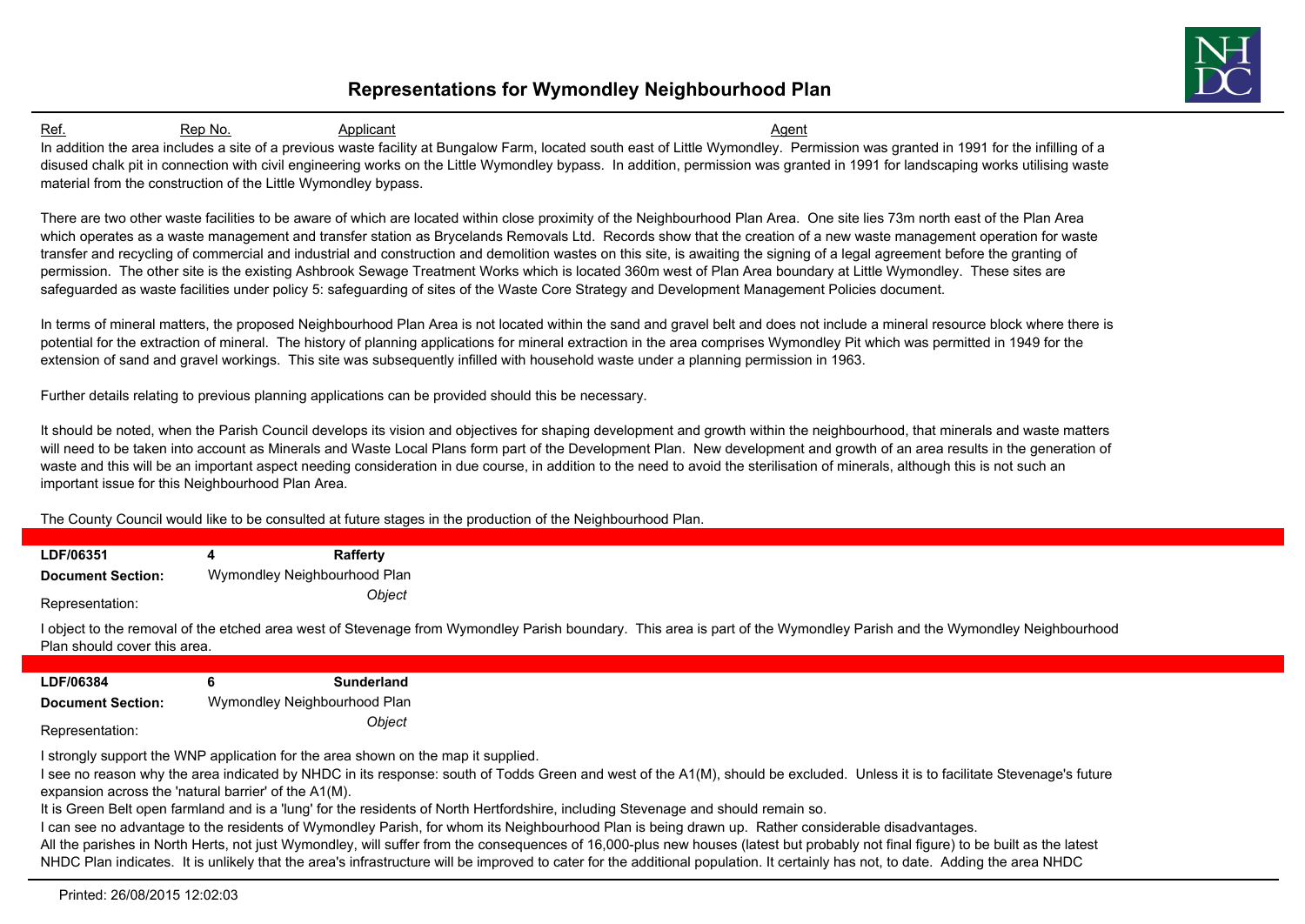

#### Neighbourhood Plans - Guidance and Legislation

The National Planning Policy Framework (The Framework) sets out the Government's planning policies for England and how these are expected to be applied. In doing so it sets out requirements for the preparation of neighbourhood plans and the role these should take in setting out policies for the local area. The guidance set out in the

Printed: 26/08/2015 12:02:03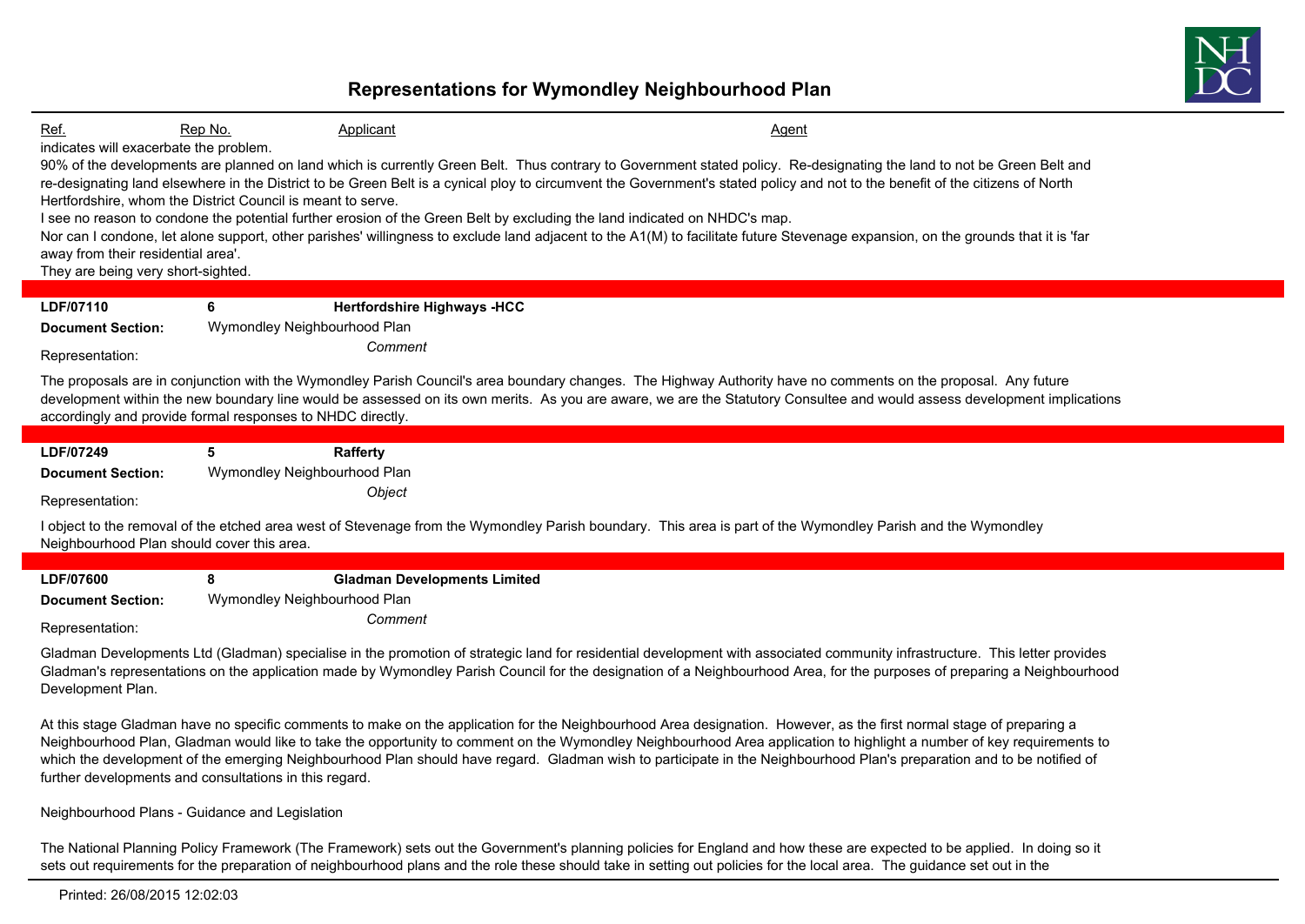

Ref. 6. Rep No. 6. Applicant Agent Agent Agent Agent Agent Agent Agent Agent Agent Framework has now been supplemented by the recently published Planning Practice Guidance (PPG) on Neighbourhood Plans.

Paragraph 16 of the Framework sets out the positive role that Neighbourhood Plans should play in meeting the development needs of the local area. It states that:

"The application of the Presumption (In Favour of Sustainable Development, set out in paragraph 14 of Framework) will have implications for how communities engage in neighbourhood planning. Critically it will mean that neighbourhoods should:

Develop plans that support the strategic development needs set out in Local Plans, including policies for housing and economic development; Plan positively to support local development, shaping and directing development in their area that is outside of the strategic elements of the Local Plan"

Further guidance on the relationship between Neighbourhood Plans and strategic policies for the wider area set out in a Council's Local Plan is included in paragraph 184 of the Framework:

"The ambition of the neighbourhood should be aligned with the strategic needs and priorities of the wider local area. Neighbourhood Plans must be in general conformity with the strategic policies of the Local Plan. To facilitate this, local planning authorities should set out clearly their strategic policies for the area and ensure that an up-to-date plan is in place as quickly as possible. Neighbourhood Plans should reflect these policies and neighbourhoods should plan positively to support them. Neighbourhood Plans...should not promote less development than set out in the Local Plan or undermine its strategic policies".

Before a Neighbourhood Plan can proceed to referendum it must be tested against the Neighbourhood Plan Basic Conditions, set out in paragraph 8(2) of Schedule 4B of the Town and Country Planning Act 1990 and further detailed in paragraph 065 of the Neighbourhood Plan PPG. These Basic Conditions are:

a) Having regard to national policies and advice contained in guidance issued by the Secretary of State it is appropriate to make the neighbourhood plan

b) Having special regard to the desirability of preserving any listed building or its setting or any features of special architectural or historic interest that is possesses, it is appropriate to make the order

- c) Having special regard to the desirability of preserving or enhancing the character or appearance of any conservation area, it is appropriate to make the order
- d) The making of the neighbourhood plan contributes to the achievement of sustainable development
- e) The making of the neighbourhood plan is in general conformity with the strategic policies contained with the development plan for the area of the authority
- f) The making of the neighbourhood plan does not breach, and is otherwise compatible with, EU obligations

g) Prescribed conditions are met in relation to the plan and prescribed matters have been complied with in connection with the proposal for the neighbourhood plan

If a Neighbourhood Plan is not developed in accordance with the Neighbourhood Plan Basic Conditions there is a real risk that it will fail when it reaches Independent Examination.

#### Relationship with Local Plans

To meet the requirements of the Framework and the Neighbourhood Plan Basic Conditions, Neighbourhood Plans should be prepared to conform to up-to-date strategic policy requirements set out in Local Plans. Where an up-to-date Local Plan has been adopted and is in place for the wider authority area, it is the strategic policy requirements set out in this document that a Neighbourhood Plan should seek to support and meet. When a Local Plan is emerging or is yet to be found sound at Examination, there will be a lack of certainty over what scale of development a community must accommodate or the direction the policies in the Neighbourhood Plan should take.

The North Hertfordshire Local Plan (Number 2 with alternations) was adopted in April 1996 and covered the period up to 2001. A number of policies were saved following the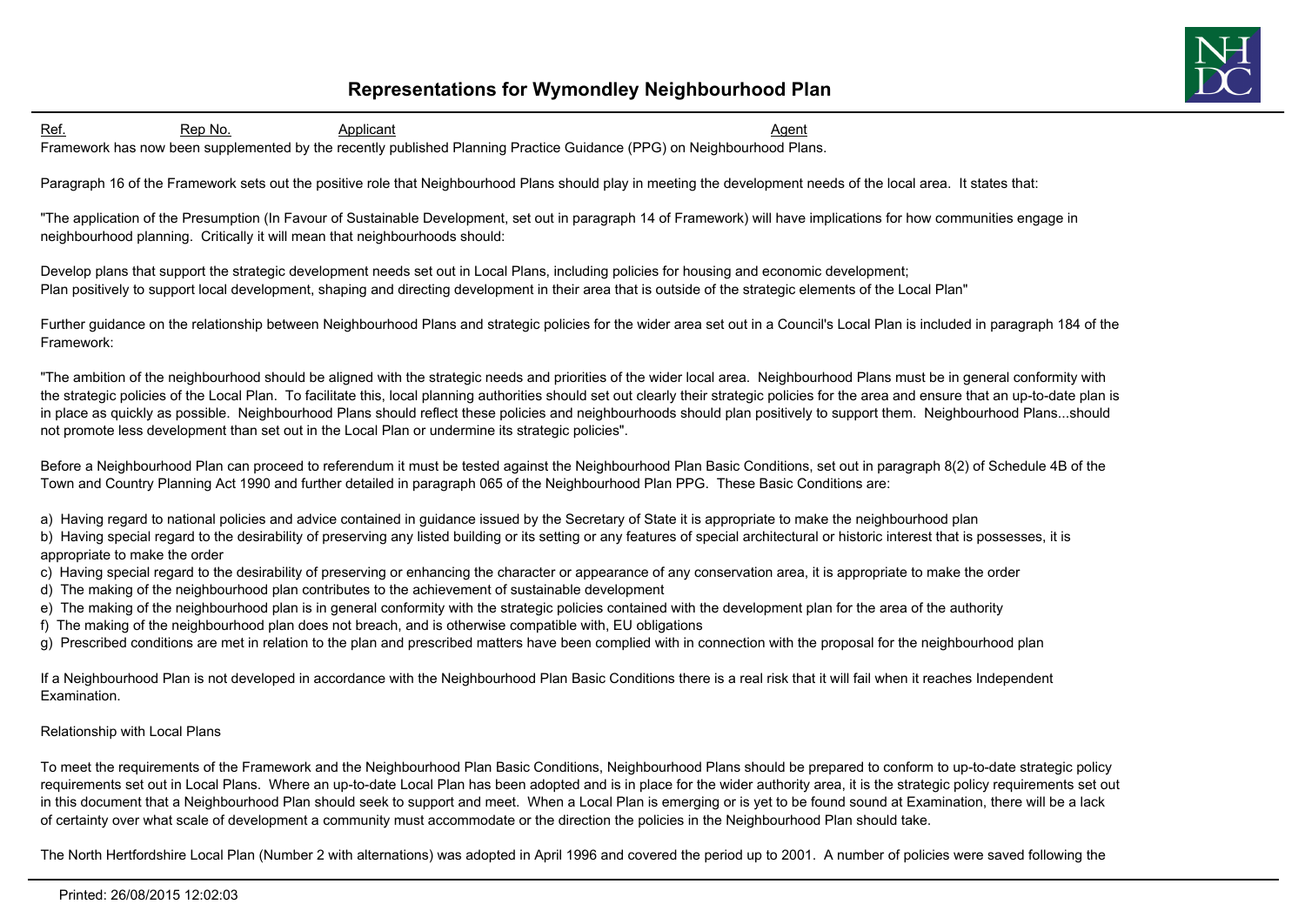

Ref. 6. Rep No. 6. Applicant Agent Agent Agent Agent Agent Agent Agent Agent Agent Secretary of States 'Saving Direction' on 27th September 2007. The North Hertfordshire Local Plan only planned for development up to 2001 and does not contain housing policies beyond this period, it is therefore significantly out of date and time expired against the requirements of the Framework.

The emerging North Hertfordshire District Local Plan will set out the spatial strategy and key planning policies for the district to 2031. Gladman note that the Council consulted on its preferred options document which ended in February 2015. The Council initially anticipated to consult on its proposed submission version of the plan, however this has been delayed due to ongoing discussions with Central Bedfordshire and Luton regarding unmet housing needs.

Given the current status of the emerging Local Plan and the uncertainty over the final policies it will set for the district and the level of growth that the Council may need to accommodate under the Duty to Cooperate, we question the Parish Council's ability to progress with a Neighbourhood Plan at this time and recommend that work on the Neighbourhood Plan be delayed to allow for the emerging Local Plan be submitted to Secretary of State of Examination and successfully tested by an Inspector.

Although the Neighbourhood Plan PPG indicates that Neighbourhood Plans can be advanced before an up-to-date Local Plan is in place, Gladman would strongly question the ability to progress a Neighbourhood Plan on this basis. If a Neighbourhood Plan is progressed prior to an up-to-date Local Plan being prepared, or the strategic policies and development requirements set out in an emerging Local Plan change, then the work on the Neighbourhood Plan is likely to be abortive. A Neighbourhood Plan cannot be consistent with the requirements of the Framework or the meet the Neighbourhood Plan Basic Conditions if it is progressed on a development plan that is out-of-date.

#### Neighbourhood Plan Policies and Proposals

In accordance with the Neighbourhood Plan Basic Conditions, Neighbourhood Plan policies should align with the requirements of the Framework and the wider strategic policies for the area set out in the Council's Local Plan. Neighbourhood Plans should provide a policy framework that complements and supports the requirements set out in these higher-order documents, setting out further, locally-specific requirements that will be applied to development proposals coming forward.

The Framework is clear that Neighbourhood Plans cannot introduce policies and proposals that would prevent development from going ahead. They are required to plan positively for new development, enabling sufficient growth to take place to meet the strategic development needs for the area. Policies that are clearly worded or intended to place an unjustified constraint on further sustainable development taking place would not be consistent with the requirements of the Framework or meet the Neighbourhood Plan Basic Conditions.

Communities should not seek to include policies in Neighbourhood Plans that have no planning basis or are inconsistent with national or local policy obligations. Proposals should be appropriately justified by the findings of a supporting evidence base and must be sufficiently clear to be capable of being interpreted by applicants and decision makers. Policies and proposals should be designed to add value to policies set out in Local Plan and national guidance, as opposed to replicating their requirements. The community should liaise with the Council's planning team to seek advice on the appropriateness of the Neighbourhood Plan's proposals.

### Sustainability Appraisal/Strategic Environmental Assessment

The preparation of a Neighbourhood Plan may fall under the scope of the Environmental Assessment of Plans and Programmes Regulations 2004 (SEA Regulations) that require a Strategic Environmental Assessment (SEA) to be undertaken where a Plan's proposals would be likely to have significant environmental effects. The requirement to undertake an SEA will be dependent on a Neighbourhood Plan's proposals, but is likely to be necessary where a Plan is proposing specific allocations or site designations.

In accordance with Schedule 1 of the SEA Regulations, a Screening Assessment of a Neighbourhood Plan's proposals should be completed to assess whether an SEA must be prepared. Where an SEA is required this should be commenced at the earliest opportunity, alongside the preparation of the emerging Neighbourhood Plan, to ensure the Neighbourhood Plan's proposals have been properly considered through the SEA process, and appropriately justified against other reasonable alternatives. Where an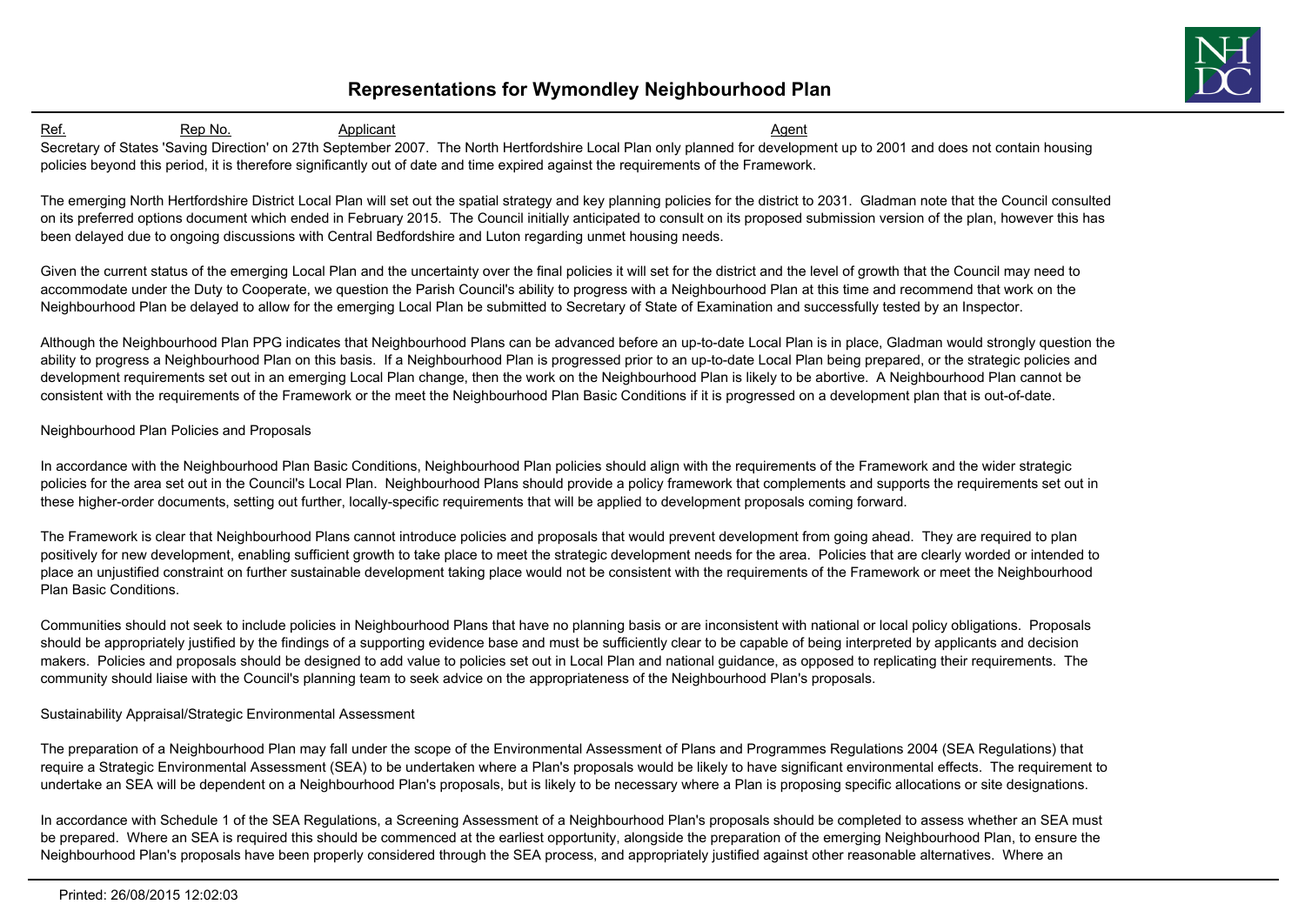

Ref. 6. Rep No. 6. Applicant Agent Agent Agent Agent Agent Agent Agent Agent Agent adequate SEA has not been undertaken a Neighbourhood Plan is unlikely to meet the Neighbourhood Plan Basic Conditions.

Although Neighbourhood Plans do not require a Sustainability Appraisal (SA) of their proposals, preparing an SA can help to show how a Neighbourhood Plan will contribute to the achievement of sustainable development, a Neighbourhood Plan Basic Condition. Where an SEA is required, extending this assessment to the preparation of an SA is unlikely to require significant additional input.

The Council's planning team will be able to advise on the likely need for an SEA of the Neighbourhood Plan's proposals. To be compatible with EU obligations, further appraisals, such as a Habitats Regulations Assessment, may also be required depending on local circumstances.

**LDF/07888 2 Hemsted Document Section:** Wymondley Neighbourhood Plan *Object* Representation:

I would like to submit my objection to having the cross hatched area of Wymondley Parish excluded.

| LDF/07930                | 18 | Ward                         |
|--------------------------|----|------------------------------|
| <b>Document Section:</b> |    | Wymondley Neighbourhood Plan |
| Representation:          |    | <i><b>Obiect</b></i>         |

With reference to the proposed change of the designated area of Wymondley Parish for neighbourhood planning purposes.

I support the formation of a Neighbourhood Plan.

I object to the proposal by NHDC to amend the parish boundary. I see no reason for the land to be removed from the existing boundary, furthermore, it is designated Green Belt land and should remain in the Parish of Wymondley.

| LDF/08159                | The Maple Partnership Ltd    |  |
|--------------------------|------------------------------|--|
| <b>Document Section:</b> | Wymondley Neighbourhood Plan |  |
| Representation:          | Support                      |  |

I'm in receipt of a letter advising that Wymondley Parish Council have applied for designation of a Neighbourhood Plan Area under Part 2 of the Neighbourhood Planning (General) Regulations 2012. I am completely in agreement with this as I think it is correct for local parishes to have a say in how the locality is developed, what amenities are provided and that practical aspects of safety and cleanliness are planned for. A local planning group putting forward a locally derived plan is to be applauded. I would also add that the parish boundary as currently designated is and should remain the designated area for the parish. I am against any suggestion that the existing boundary could or should be changed in any way.

**LDF/08679 2 Turvey Document Section:** Wymondley Neighbourhood Plan *Object* Representation: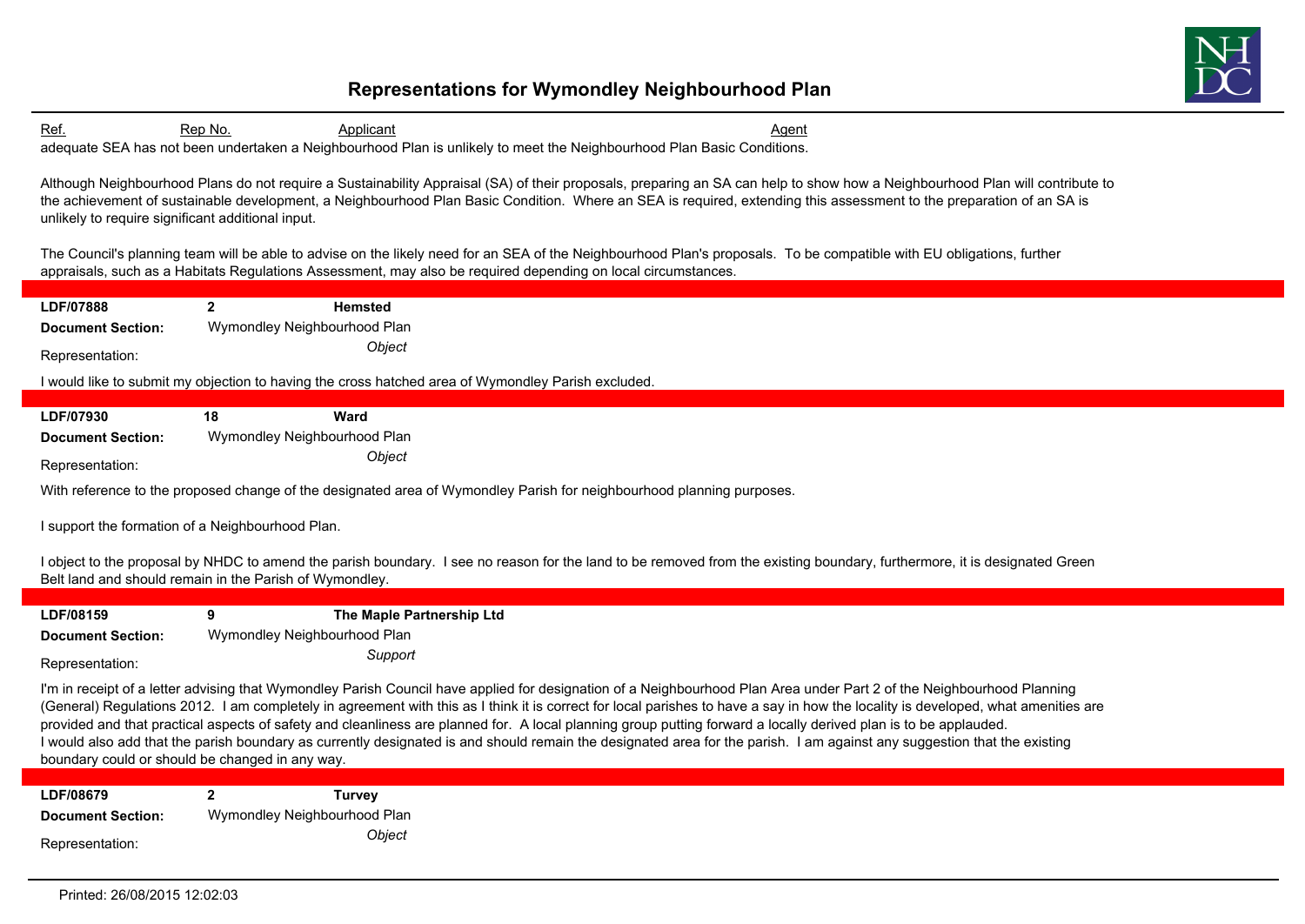

| Ref.                                                                    | Rep No.                      | Applicant                                     | Agent                                                                                                                                                                      |
|-------------------------------------------------------------------------|------------------------------|-----------------------------------------------|----------------------------------------------------------------------------------------------------------------------------------------------------------------------------|
|                                                                         |                              |                                               | I wholly object to, and strongly oppose the suggestions by NHDC Officers to exclude any area which falls within the designated and established "whole civil parish of      |
|                                                                         |                              |                                               | Wymondley", outlined and submitted to yourselves undercover of our Parish Council's letter dated 16th June 2015.                                                           |
|                                                                         |                              |                                               | The hatched area suggested to be removed from our Parish Plan by your officers may have come under scrutiny under a proposed draft in past, however does not give any      |
|                                                                         |                              |                                               | officer the authority to remove it from our parish boundary, ostensibly removing the area and placing it beyond our "local communities power to develop a vision for their |
|                                                                         |                              |                                               | neighbourhood and shape development and growth within that neighbourhood", an action which could be seen to contradict the very nature of the Localism Act 2011.           |
|                                                                         |                              |                                               |                                                                                                                                                                            |
| LDF/08680                                                               | 3 <sup>1</sup>               | <b>Turvey</b>                                 |                                                                                                                                                                            |
| <b>Document Section:</b>                                                | Wymondley Neighbourhood Plan |                                               |                                                                                                                                                                            |
| Representation:                                                         |                              | Object                                        |                                                                                                                                                                            |
|                                                                         |                              |                                               | I strenuously object to the proposed exclusion of the hatched area on your map from Wymondley's Neighbourhood Plan. This area is wholly within the Wymondley Parish        |
|                                                                         |                              |                                               | boundary and should not be arbitrarily removed. I support the current proposal for the formation of a Neighbourhood Plan Forum for Wymondley based on the current and      |
|                                                                         |                              |                                               | established parish boundaries, I reject any proposal by NHDC to amend the application in this manner.                                                                      |
| LDF/10589                                                               | 3                            | <b>Sterling</b>                               |                                                                                                                                                                            |
| <b>Document Section:</b>                                                | Wymondley Neighbourhood Plan |                                               |                                                                                                                                                                            |
| Representation:                                                         |                              | Object                                        |                                                                                                                                                                            |
|                                                                         |                              |                                               | OK for social housing but not affordable housing. Stop trying to gone us. There is no such thing as affordable housing.                                                    |
|                                                                         |                              |                                               |                                                                                                                                                                            |
| LDF/10593                                                               | $2^{\circ}$                  | Westwood                                      |                                                                                                                                                                            |
| <b>Document Section:</b>                                                | Wymondley Neighbourhood Plan |                                               |                                                                                                                                                                            |
| Representation:                                                         |                              | Comment                                       |                                                                                                                                                                            |
|                                                                         |                              |                                               | am sorry to be ignorant, but I haven't a clue what is being proposed, therefore, I can't agree, disagree, or pass comment.                                                 |
|                                                                         |                              |                                               |                                                                                                                                                                            |
| LDF/10645                                                               | 3                            | Foster                                        |                                                                                                                                                                            |
| <b>Document Section:</b>                                                | Wymondley Neighbourhood Plan |                                               |                                                                                                                                                                            |
| Representation:                                                         |                              | Object                                        |                                                                                                                                                                            |
|                                                                         |                              |                                               | I write in support of a Neighbourhood Plan being created and that the plan covers the whole of Wymondley Parish, without any part of the existing parish boundary being    |
| omitted.                                                                |                              |                                               |                                                                                                                                                                            |
| LDF/13841                                                               | $\mathbf{1}$                 | <b>Willow Town &amp; Country Planning Ltd</b> |                                                                                                                                                                            |
| <b>Document Section:</b>                                                | Wymondley Neighbourhood Plan |                                               |                                                                                                                                                                            |
|                                                                         |                              | Comment                                       |                                                                                                                                                                            |
| Representation:                                                         |                              |                                               |                                                                                                                                                                            |
| Thank you for the notification of the proposed Neighbourhood Plan Area. |                              |                                               |                                                                                                                                                                            |
|                                                                         |                              |                                               |                                                                                                                                                                            |